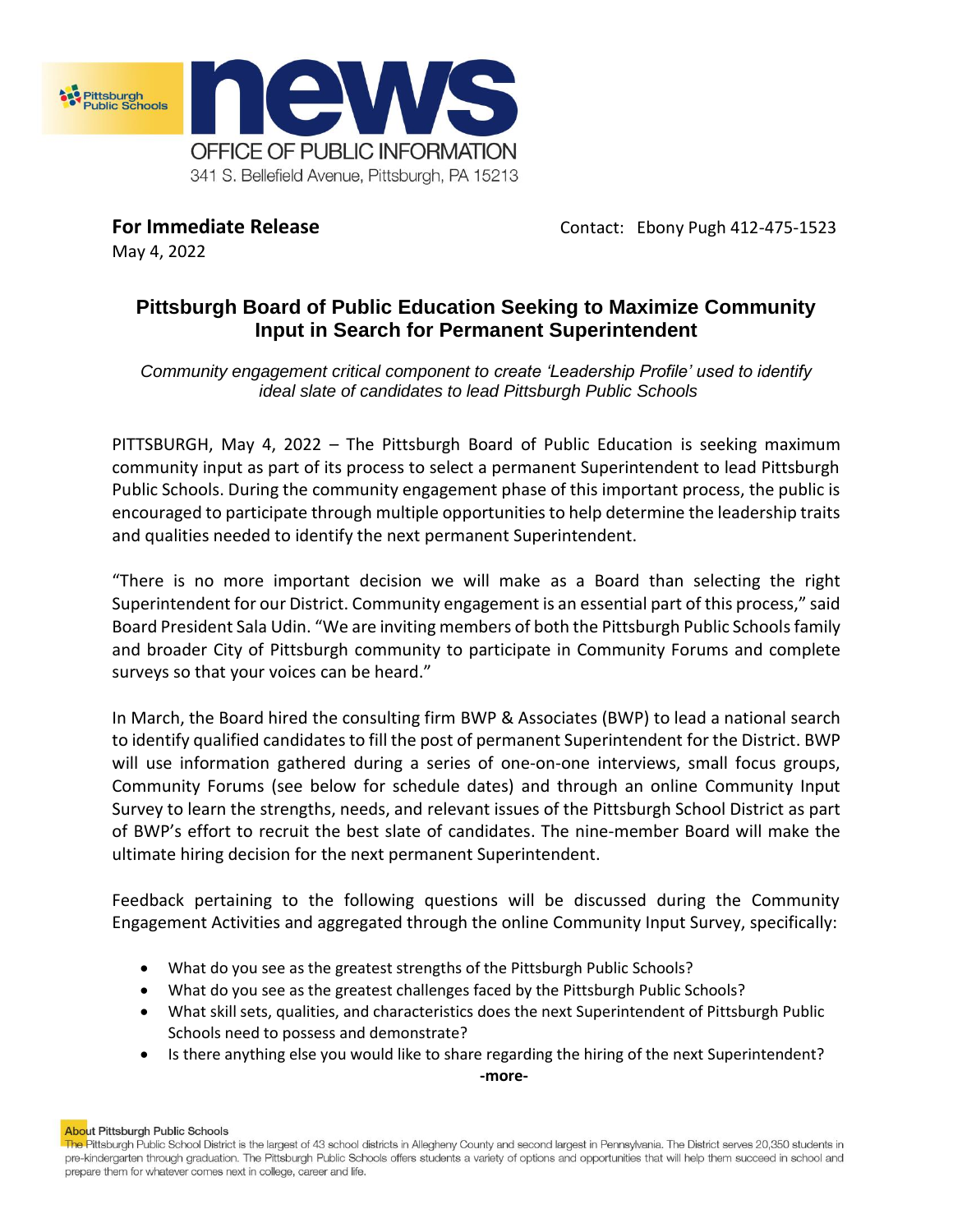

# **Page 2 - Pittsburgh Board of Public Education Seeking to Maximize Community Input in Search for Permanent Superintendent**

A short Community Input Survey is ready for input a[t pghschools.org/superintendentsearch.](https://www.pghschools.org/superintendent-search) The deadline to complete the short survey is May 18, 2022, by midnight. Note that the Community Input Survey will also be available in six languages (Spanish, Arabic, Nepali, Pashto, Swahili, and Russian) beginning May 11, 2022.

In addition to the Community Input Survey and Community Forums, BWP will be conducting Focus Group sessions with participants representing District administrators, educators, parents and guardians, students, faith-based organizations, foundations, corporate leaders, in addition to Board members and other constituencies. By "**Maximizing Community Input in the Search for a Permanent Superintendent for Pittsburgh Public Schools**," the insights garnered from all of these outreach efforts will build the foundation on which the Leadership Profile is developed by BWP and utilized in the selection recruiting process. The Leadership Profile will be presented to the public at a Board meeting during a Special Session on May 26, 2022.

Note: Due to personnel and privacy issues, the candidate pool must remain confidential until the final selection is announced.

## **Community Forum Details**

Community meetings are being held in five geographic areas of the City of Pittsburgh to ensure maximum opportunity to participate in the process. Light refreshments will be served prior to the start of the meetings. To encourage participation, limited transportation will be offered from key locations within City neighborhoods by request. In addition, onsite childcare will be available to those requesting it by registering in advance. Though not required, participants are encouraged to wear face masks.

## **SCHEDULE FOR COMMUNITY FORUMS**

Participants are requested to register in advance at [https://www.pghschools.org//cms/module/selectsurvey/TakeSurvey.aspx?SurveyID=356.](https://www.pghschools.org/cms/module/selectsurvey/TakeSurvey.aspx?SurveyID=356)

## **Wednesday, May 11, 2022**

**East**  Pittsburgh Westinghouse Academy 6-12 1101 N. Murtland Street, Pgh., 15208 *Meeting time: 6:30 – 7:30 p.m. (doors open at 5:30)* 

**-more-**